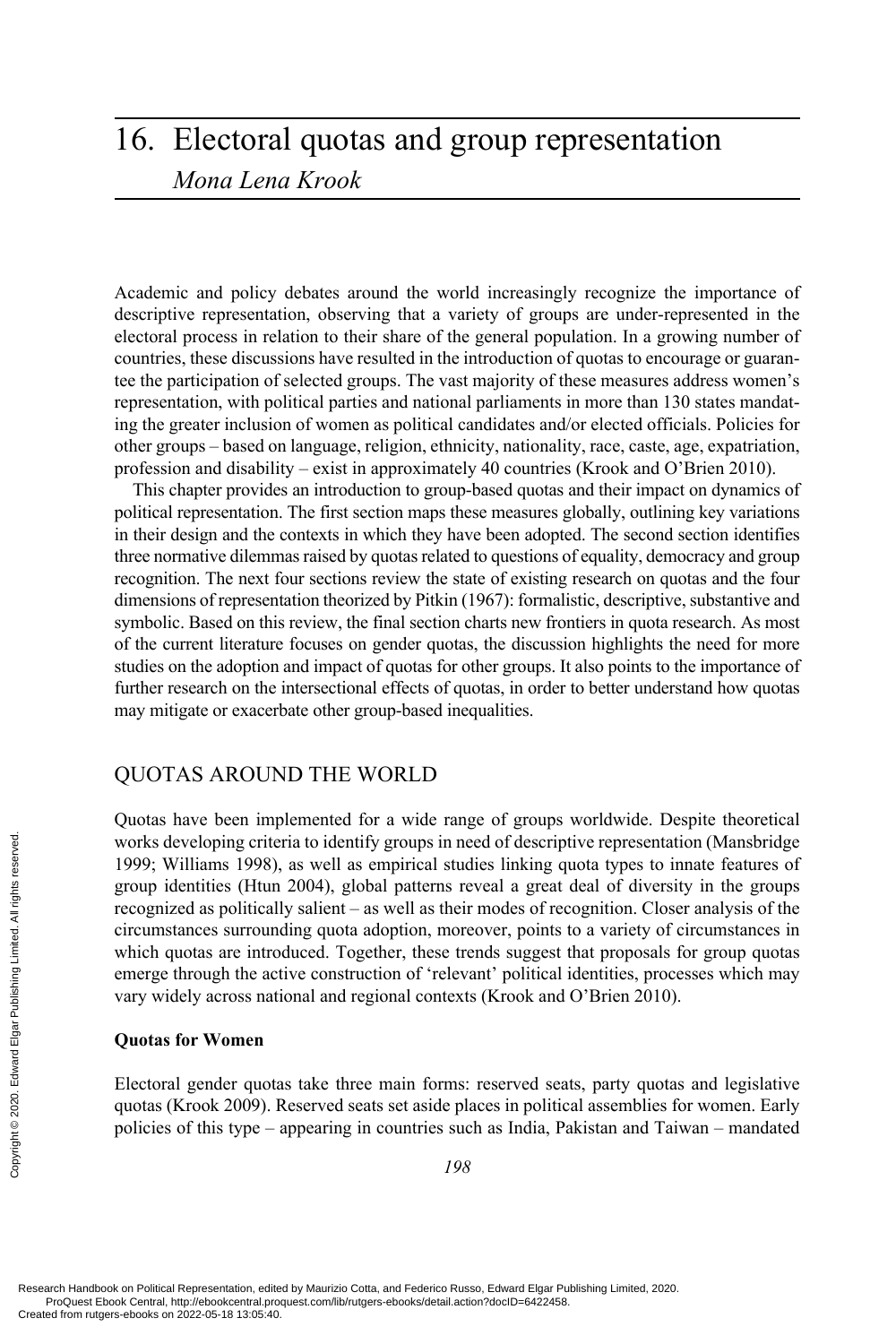a low proportion, less than 10 per cent. More recent measures guarantee as many as one-third to half of all seats for women, as in Rwanda, Tanzania, and some states in India. Party and legislative quotas, in contrast, apply to the share of women among political candidates rather than the proportion of women elected. Party quotas entail pledges by individual parties to include a minimum percentage of women, most commonly between 25 and 50 per cent, on their electoral slates. In Norway, for example, the Norwegian Labour Party has a 50 per cent quota, while the Socialist Left Party, the Centre Party, and the Christian People's Party all have 40 per cent quotas. Legislative quotas are measures passed by national parliaments requiring that all parties nominate a certain proportion of women. In the 1990s and 2000s, most quota laws mandated 30 per cent female candidates. Over the last ten years, however, many countries, especially in Latin America, have increased their policies from 30 to 50 per cent. At the same time, a growing number of first-time adopters, such as Senegal and Tunisia, are opting for parity from the start.<sup>1</sup>

As a result of their widespread global diffusion, gender quotas appear in countries with varied institutional, social, economic and cultural characteristics. Nonetheless, some patterns are evident in relation to quota adoption. First, specific quota types prevail in different regions. Reserved seats are concentrated in Africa, Asia and the Middle East. Party quotas are most common in Europe, as well as among leftist parties around the world. Legislative quotas dominate in Latin America, but are also found in Africa and Europe, especially in post-conflict contexts. Second, adoption dates indicate clustering over time. Ten states established policies for women between 1930 and 1980, followed by 12 countries in the 1980s. In the 1990s, however, measures for women appeared in more than 50 countries, which have been joined by over 40 more since 2000 (Krook 2006). Third, intersecting with these trends, specific quota types have predominated at distinct moments in time. Reserved seats were the main quota type between 1930 and 1970. In comparison, party quotas first appeared in the early 1970s, but grew more widespread in the 1980s and 1990s. Legislative quotas emerged in the 1990s, but soon gained momentum and constitute the majority of quotas adopted today. These regional and temporal patterns point to the possibility of learning across national borders, as well as the consolidation of a new global norm in favour of gender-balanced decision-making (Hughes et al. 2015).

#### **Quotas for Racial and Ethnic Minorities**

Quotas for racial and ethnic minorities exist in fewer states, but with a few exceptions<sup>2</sup> they take the form of reserved seats (Htun 2004). Due to national and regional variations in definitions of 'race' and 'ethnicity', however, the specific groups identified for special measures range widely from one context to another. In countries such as Colombia and New Zealand, seats are allocated to members of indigenous groups (Geddis 2006; Van Cott 2005). Across Eastern Europe, ethnic policies ensure representation for small national communities. In Croatia, these include seats for ethnic Hungarians, Italians, Czechs and Slovaks, and Serbs, among others (Krook and O'Brien 2010). In still other cases, groups receiving guarantees are defined by religion, language and class. In Pakistan, a small percentage of seats are reserved for Hindus and Christians, for instance, while in Lebanon, all seats in parliament are divided equally between Christians and Muslims (Salloukh 2006). Belgium divides seats in its upper house among three linguistic groups, Flemish, French and German (O'Neill 1998). India, finally, allocates seats for members of Scheduled Castes and Tribes (Galanter 1984). Created from rutgers-ebooks on Political Representation, edite<br>Created from rutgers-ebooks on 2022-05-18 13:05:40.<br>Created from rutgers-ebooks on 2022-05-18 13:05:40.<br>Created from rutgers-ebooks on 2022-05-18 13:05:40.<br>Cre

Research Handbook on Political Representation, edited by Maurizio Cotta, and Federico Russo, Edward Elgar Publishing Limited, 2020. ProQuest Ebook Central, http://ebookcentral.proquest.com/lib/rutgers-ebooks/detail.action?docID=6422458.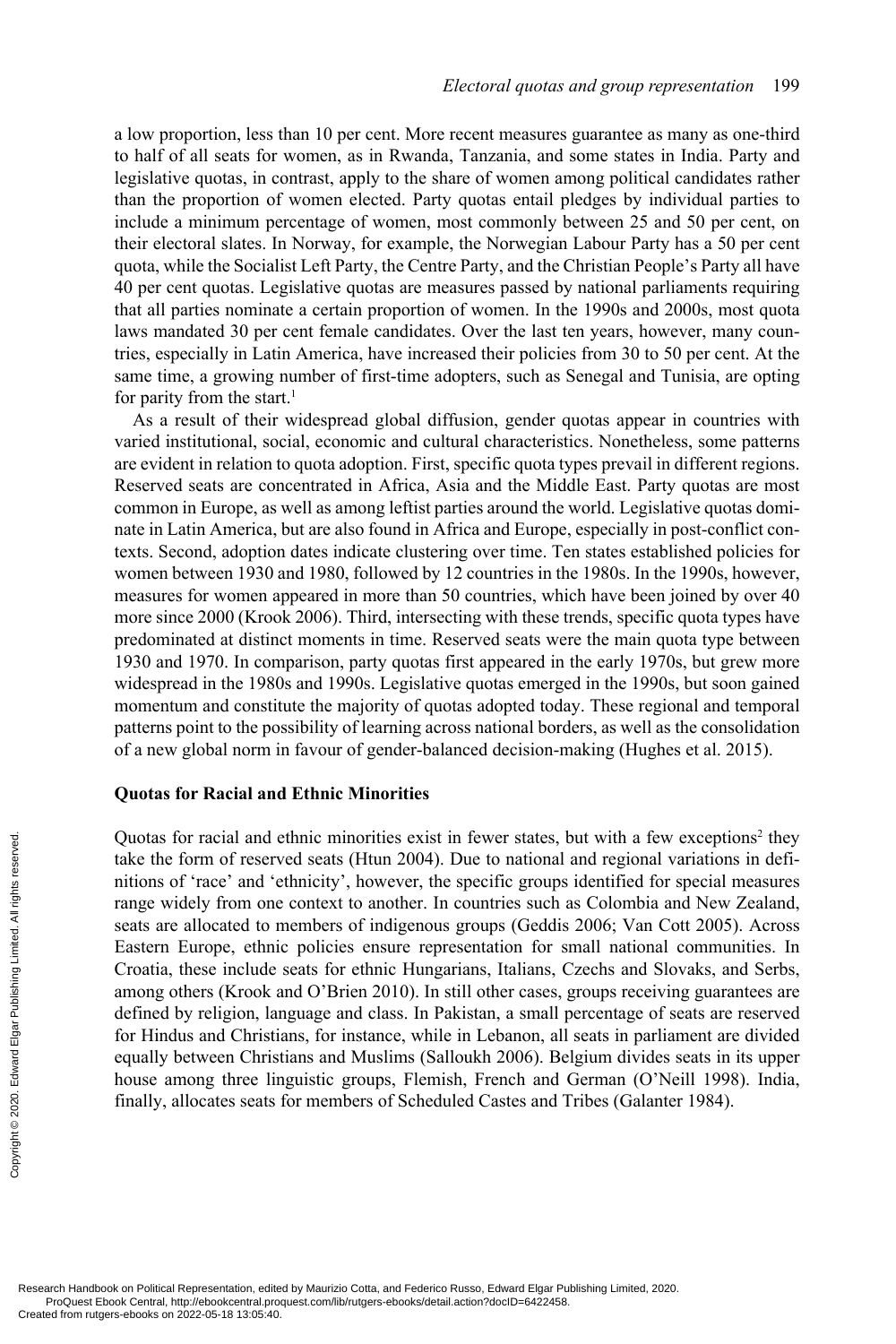As reserved seats, these measures address the number of individuals elected, making them stronger guarantees of presence than most quotas for women. These measures tend to have one of two goals: protection or power-sharing. Protection entails allocating seats to groups which constitute a relatively small contingent within the population, including indigenous peoples, members of minority religions and nationalities, and class- or caste-based groups. These provisions are generally minimal, involving as few as 1 or 2 per cent of seats (Reynolds 2005). Aiming to compensate for past oppression, including colonialism, these measures typically over-represent the minority in question (Htun 2004). Power-sharing arrangements, in contrast, involve dividing up most or all seats between two or more factions, defined by ethnicity, religion or language. These policies entail a higher proportion of seats, often as much as 25 to 70 per cent, with the goal being to ensure democratic stability in a divided society – often in the wake of conflict as a means of national reconciliation  $-$  by granting group members a guaranteed voice in the political system (Krook and O'Brien 2010). While distinct, the two categories of measures share similar patterns of adoption over time, being popular in the years following World War II and then again in the 1990s (Reynolds 2005).

#### **Quotas for Young People**

Youth quotas have been established in a small but growing number of countries in Africa, Asia, Europe, Latin America and the Middle East. These measures take the same three forms as quotas for women: reserved seats, party quotas and legislative quotas. In Rwanda and Morocco, nearly 8 per cent of seats are reserved for young people, defined as under the ages of 35 and 40, respectively. In other cases, such as Kenya and Uganda, the share of seats is far smaller, between 1 and 3 per cent of all seats. Party quotas are the most common form of youth quota, appearing in party statutes in more than 15 countries. These policies are highly diverse, ranging between 10 and 30 per cent of candidates, and encompass a wide range of age limits, from under 30 to under 40. Youth quotas in Sweden – where multiple parties have instituted 25 per cent youth quotas and targets – appear to be the most effective, based on the share of parliamentarians under the age of 30 (Inter-Parliamentary Union 2018, p. 26). Legislative quotas have been introduced in a more limited array of states. These measures vary from 15 to 25 per cent and apply to candidates under the ages of 35 to 40. In Tunisia, for example, parties must place at least one candidate under the age of 35 among the first four candidates on their lists. In Egypt, parties must nominate a minimum of 16 candidates under the age of 35 across the four electoral districts.

Countries have followed several different paths to adoption. In some contexts, youth quotas are perceived by elites as a way to promote greater inclusivity and stability in the wake of dramatic political upheavals (Belschner 2018; Muriaas and Wang 2012). Youth quotas in Uganda, Rwanda and Kenya surfaced after these countries emerged from armed conflict. In Tunisia, Morocco and Egypt, quotas for young people were included in constitutional reforms enacted after the Arab Spring. Elsewhere, young activists have been strong advocates for youth quotas, as in Peru, where they framed these measures as a crucial alternative to a 'gerontocratic' political system (Reyes 2015). A consistent pattern across these diverse cases, however, is that quotas for youth tend to be adopted together with, or subsequent to, quotas for women (Belschner 2020). Notably, all of the existing reserved seat provisions have a gender component, mandating that a woman occupy at least one of the seats reserved for youth. In two instances, a party quota in Nicaragua and the legislative quota in the Philippines, the policies Examples are the four electoral distringuished from rutgers-ebooks on 2022-05-18 13:05:40. Created from rutgers-ebooks on 2022-05-18 13:05:40. Created from rutgers-ebooks on 2022-05-18 13:05:40. Created from rutgers-ebooks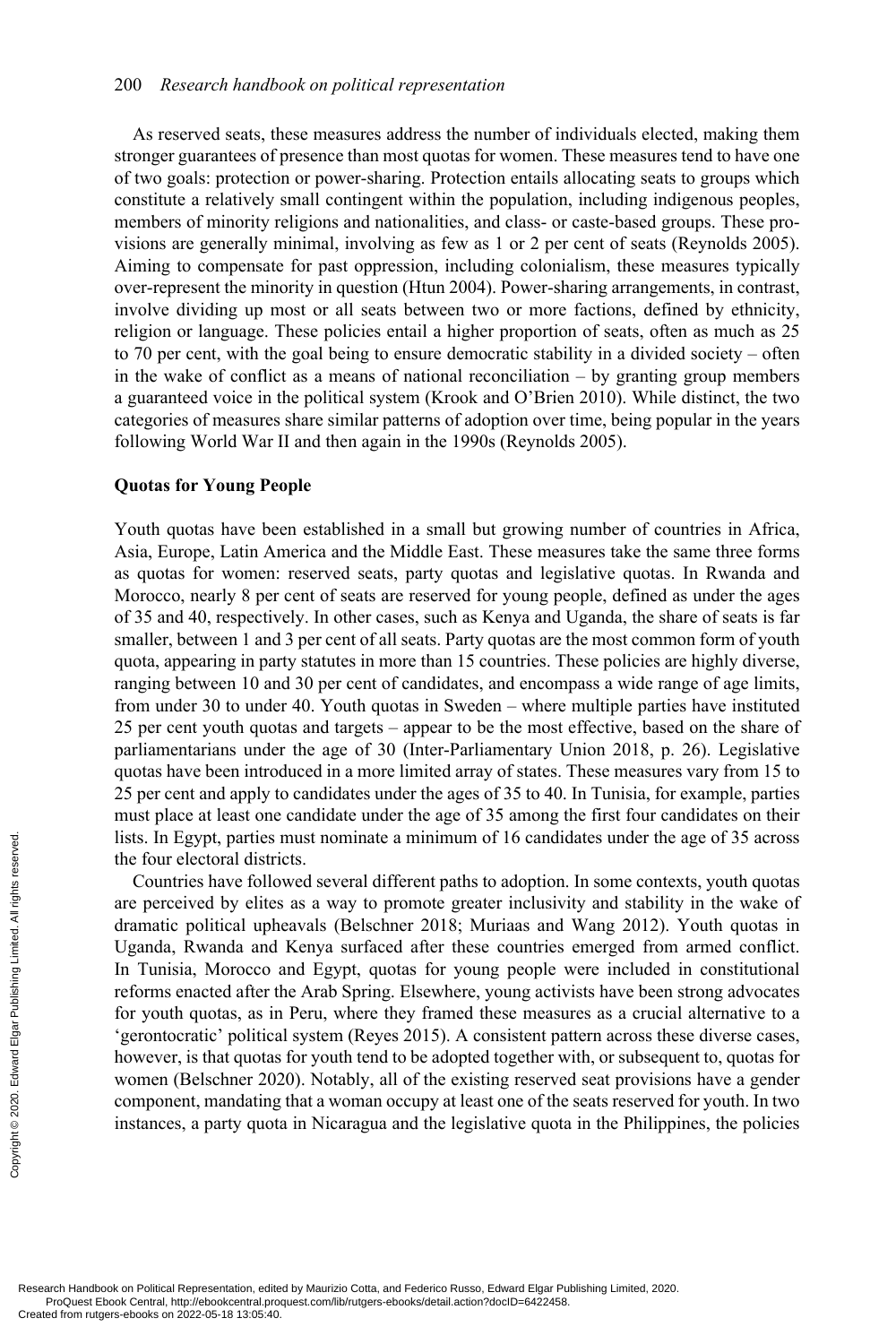establish a single quota for women and youth together. In other cases, youth and gender quotas apply in a parallel but separate fashion (Inter-Parliamentary Union 2018).

#### **Quotas for People with Disabilities**

Quotas for people with disabilities are less common than quotas based on gender, race and ethnicity, and youth. Nonetheless, they coexist with these measures in several countries. One of the first states to establish such a quota was Uganda, where the 1995 Constitution mandated that the state ensure the fair representation of marginalized groups in all government bodies. Currently, five of the 458 seats in parliament are reserved for people with disabilities (approximately 1 per cent of all seats), and every village, parish, sub-county and district council must include at least one man and one woman with a disability. A national electoral college of people with disabilities, with four representatives from each electoral district, selects those who will occupy the five reserved seats in parliament.<sup>3</sup> Rwanda and Egypt similarly reserve about 1 per cent of seats in parliament for people with disabilities. While the method for choosing these representatives in Rwanda is similar to that employed in Uganda, the system in Egypt is more complex. Of the 596 members of parliament, 448 seats are filled through majoritarian elections, 120 are elected through party lists, and 28 are appointed by the president. For the purposes of the list component, the country is divided into four constituencies: two 15-member constituencies and two 45-member constituencies. In the former, at least one person with disabilities must be included on each list; in the latter, at least three must be nominated. Parties receiving more than 50 per cent of the vote are awarded all the constituency's seats, ensuring the election of at least eight candidates with disabilities to parliament (Völkel 2017).

Countries with quotas for people with disabilities tend to establish quotas for a wide range of social groups, suggesting that the goal of these measures is to ensure broad-ranging social diversity in political institutions. In Uganda, for example, seats in parliament are also reserved for women, youth, organized labour, and the army. In Egypt, the list of groups is even longer, including women, Copts (an ethnoreligious minority), youth, workers and farmers, and expatriates.

#### **Quotas for Other Groups**

A number of additional groups also enjoy reserved seats in parliaments around the world. These include nomadic tribes, for whom reserved seats are necessary because they lack fixed addresses, and thus would not be adequately represented through a traditional geography-based constituency system. Instances include the Kuchi nomads in Afghanistan (4 per cent of seats) and Bedouin tribes in Jordan (8 per cent). For slightly different geographic reasons, other countries – spread across Africa, Asia, Europe and Latin America – reserve seats in parliament for expatriates. The greatest share of such seats (8 per cent) is found in Cape Verde, a small island nation off the coast of West Africa with a large global diaspora. A final, far more limited, category of representation is occupation. In addition to reserved seats for the army in Uganda and workers and farmers in Egypt, Rwanda reserves seats in parliament for university professors (Krook and O'Brien 2010). Examples and thus worker of additional<br>
Examples include nomadic<br>
addresses, and thus worker<br>
constituency system. In<br>
and Bedouin tribes in<br>
countries – spread acro<br>
for expatriates. The grid<br>
limited, category of rep<br>
Ug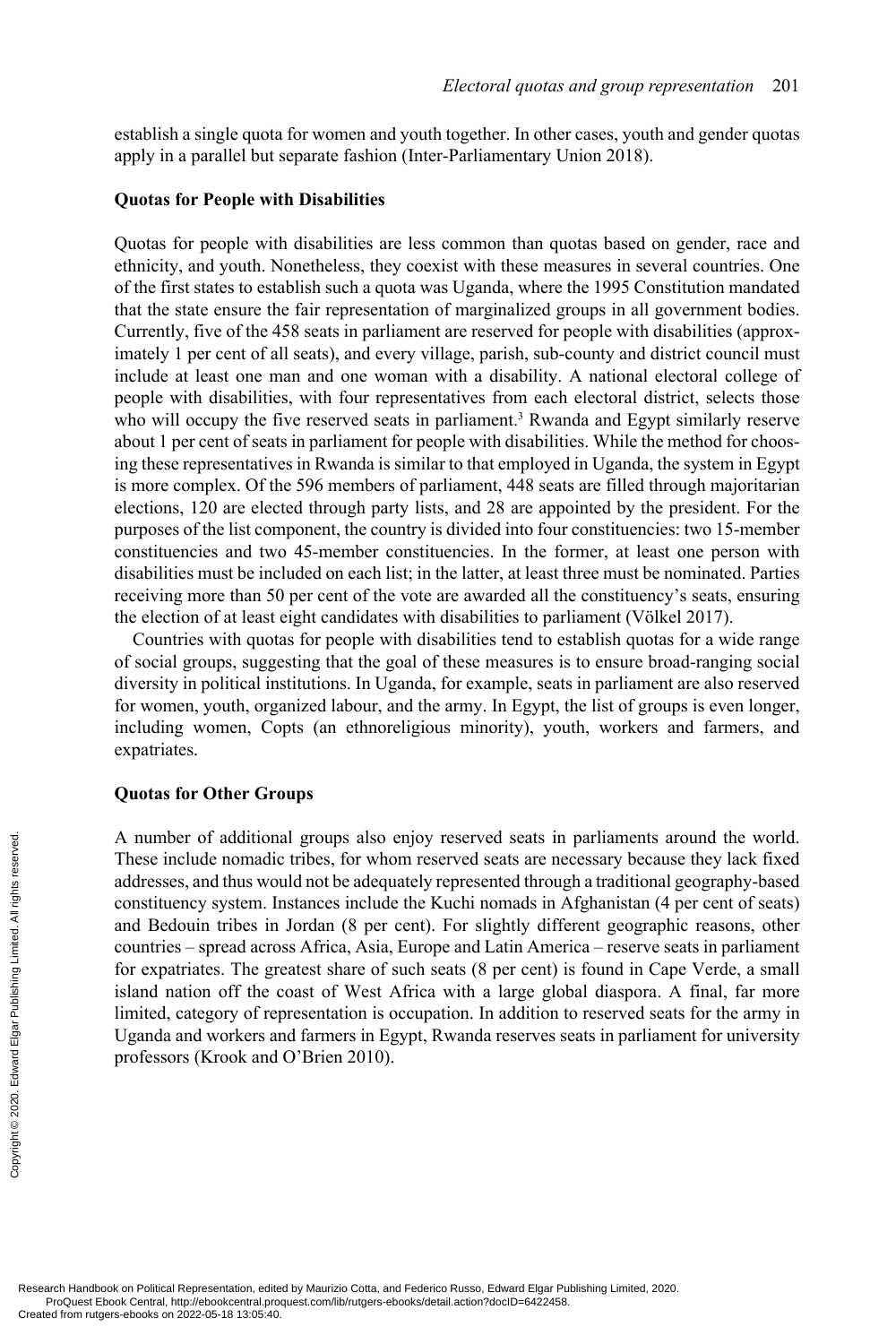# NORMATIVE DILEMMAS

Although group-based quotas have been widely adopted around the world, doubts are often expressed about their legitimacy and legality. Quotas are controversial in at least three ways: (1) they encourage affirmative action in candidate selection procedures, provoking a conflict between competing principles of equality; (2) they promote identities over ideas, leading some to argue that they undermine democracy; and (3) they recognize some, but not all, identities as categories of political representation (Krook et al. 2009). Awareness of the 'false universalism' behind these neutral-sounding concepts, however, offers a means forward by highlighting how dynamics of privilege and oppression are inflected in these debates, with traditional understandings reinforcing – rather than undermining – prevailing patterns of exclusion (Young 1990).

#### **Equality**

'Equality' is a highly contested concept. Competing views, however, typically contrast equality of opportunities with equality of results (Dahlerup 2007). Stressing equal opportunities tends to favour individual-level explanations of unequal outcomes. From this perspective, citizens enjoy legal equality – and thus, their inability to achieve equality in practice stems from their own personal failures. Prospects for change, in turn, are viewed solely in terms of individual initiative. Emphasizing equal results, in comparison, entails recognizing that some inequalities may in fact be structural. In the face of such systemic barriers, legal equality may not suffice to guarantee substantive equality. Instead, group-based solutions like quotas may be necessary to tackle the broader structures – including discrimination and prejudice – preventing truly equal opportunities for all.

#### **Democracy**

Notions of democracy are typically rooted in concepts of substantive representation, or what Phillips (1995) terms the 'politics of ideas', whereby representatives act on behalf of and according to the ideas of those who are represented. Quotas, however, seek to acknowledge the importance of the 'politics of presence', suggesting that representatives – as a whole – should mirror the composition of the population in terms of relevant characteristics. Until recently, the lack of descriptive representation was not viewed as a problem for the legitimacy of political institutions – or, indeed, for definitions of 'democracy' itself (Paxton 2000). Despite the fact that many scholars view 'inclusion' as central to the normative concept of democracy, this insight has not generally been incorporated into analyses assessing the democratic character of different regimes (but see Wang et al. 2017).

The widespread diffusion of quotas has pushed these debates in new directions over the last two decades. On the one hand, quotas have been criticized as 'artificial' solutions that violate the rights of voters to select their preferred candidates (Dahlerup 2007), overlooking the fact that parties play a strong role in structuring the options available to voters through candidate selection procedures. On the other hand, quotas have become increasingly central to democracy promotion efforts worldwide (Bush 2011). Yet quotas may serve a variety of strategic purposes for political elites in both democratic and authoritarian contexts, both deepening inclusion and political engagement as well as reinforcing the authoritarian status quo (Bush Produced from rutgers-ebooks on Political Representation, edite<br>Created from rutgers-ebooks on 2022-05-18 13:05:40.<br>Created from rutgers-ebooks on 2022-05-18 13:05:40.<br>Created from rutgers-ebooks on 2022-05-18 13:05:40.<br>Cr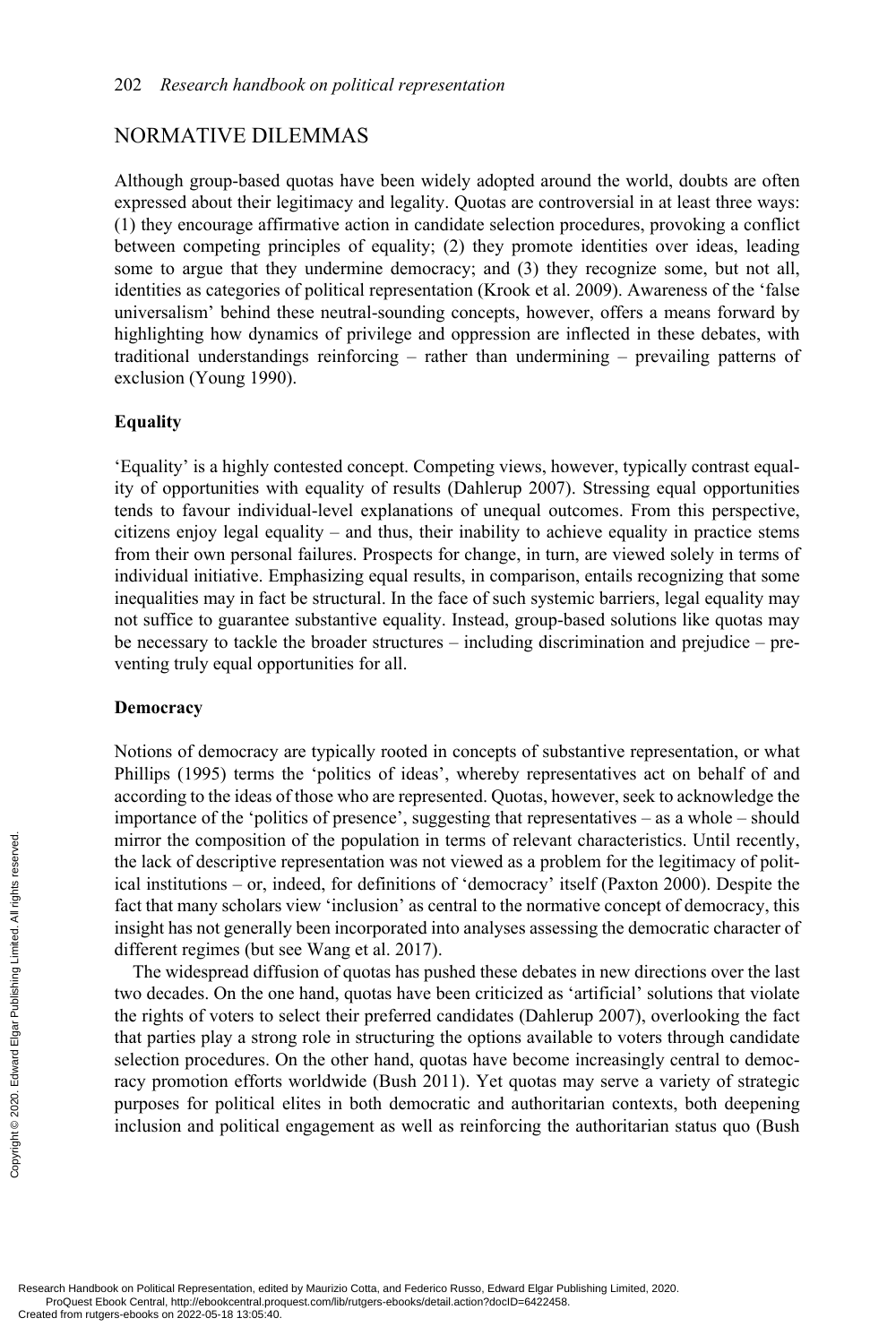and Jamal 2015; Muriaas and Wang 2012). Democracy may thus be needed for quotas to be meaningful, given that high representation via quotas may not translate into real political power in authoritarian regimes.

#### **Group Recognition**

Theoretical work on group representation has sought to identify criteria to determine which groups might have a 'case' for increased descriptive representation. Williams (1998), for instance, outlines four such group characteristics: where patterns of inequality are structured along the lines of group membership; membership is not usually experienced as voluntary; membership is not usually experienced as mutable; and negative meanings are assigned to group identity by the broader society. In the case of the United States, she argues that African Americans and women offer 'paradigmatic examples' of groups with 'strong moral claims for recognition' (1998, p. 17). Yet there are significant variations across countries in terms of which groups actually receive representational guarantees, raising questions about innate characteristics and group recognition. What patterns of quota adoption suggest, instead, is that groups gain quotas when they are actively constructed as 'relevant' political identities – a tendency that becomes evident when comparing quota adoption patterns across cases, and especially across groups (Krook and O'Brien 2010).

# QUOTAS AND FORMALISTIC REPRESENTATION

In her seminal book, Pitkin (1967) theorizes four types of political representation: formalistic, descriptive, substantive and symbolic. Formalistic representation refers to methods of authorization and accountability, conferring the authority to act on behalf of others, together with the means to hold representatives to account for their actions. In democratic systems, elections provide these mechanisms, shaping who is elected and re-elected (or not) to political office. Research on gender quotas quickly identified electoral systems as a key factor influencing the effectiveness of these policies (Jones 1998). This work noted that proportional representation (PR) systems tended to facilitate the introduction and application of quotas, given the existence of party lists and the possibility to nominate multiple candidates in each district. In contrast, majoritarian, first-past-the-post (FPTP) systems were organized around single candidates in each district, making it less clear how to institute quotas – as well as bringing into sharper focus their zero-sum nature, with male aspirants in some instances needing to give way in favour of female candidates.

Differences in electoral systems, together with variations in policy design, have produced wide variations in quota effectiveness; some countries have witnessed strong increases, while others have seen more modest changes or even setbacks in the proportion of women elected (Krook 2009). Quotas tend to be more successful in increasing the share of women elected when implemented in PR systems with closed lists and high district magnitudes (Caul 1999; Jones 2009). Some scholars argue, however, that variations across closed- and open-list PR are due to institutional variables other than electoral systems per se, most notably the use of placement mandates for quotas in closed-list systems that are not possible when quotas are applied in open-list systems (Schmidt 2009). This perspective is consistent with studies showing that quotas are most effective when they require at least 30 per cent female candidates, include Contrast, majoritarian,<br>
didates in each district<br>
sharper focus their zerc<br>
in favour of female car<br>
Differences in elect<br>
wide variations in quot<br>
others have seen more<br>
(Krook 2009). Quotas<br>
when implemented in<br>
Jones 2

Research Handbook on Political Representation, edited by Maurizio Cotta, and Federico Russo, Edward Elgar Publishing Limited, 2020. ProQuest Ebook Central, http://ebookcentral.proquest.com/lib/rutgers-ebooks/detail.action?docID=6422458.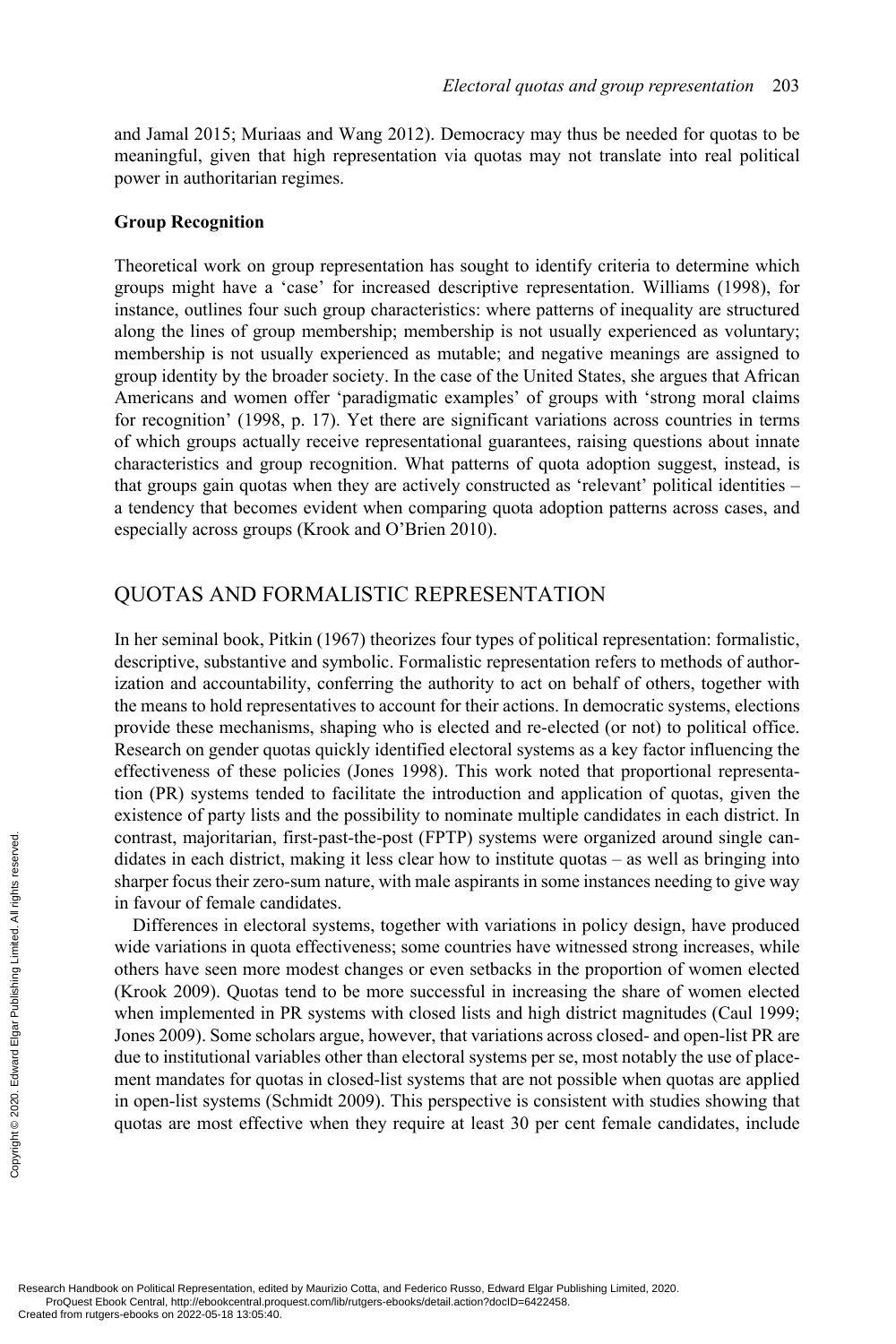placement provisions ensuring that women are placed in winnable list positions, and impose strong sanctions for non-compliance (Schwindt-Bayer 2009; Rosen 2017). Given a plethora of case-study evidence indicating strong resistance among elites to implementing quota provisions (Krook 2016), such mechanisms are crucial for translating quotas into practice, even in presumably favourable institutional contexts. At the same time, some quotas – notably reserved seats – can also contribute to an increased share of women in parliament in countries using FPTP (Rosen 2017; Yoon 2008), suggesting that quota design can overcome some of the barriers associated with electoral system dynamics.

# QUOTAS AND DESCRIPTIVE REPRESENTATION

Descriptive representation concerns the composition of political assemblies, particularly in relation to its social characteristics. Initial work on gender quotas focused primarily on the numbers of women elected as a result of quota policies (Krook 2009). Emerging research on youth quotas has also taken up this question as it relates to young members of parliament (MPs). These measures employ a wide range of age thresholds. Data from the Inter-Parliamentary Union (2018) finds that youth quotas, as a whole, appear to have a largely negligible impact on the share of MPs under 30, with only a third of countries with youth quotas electing more than the global average: El Salvador, Kyrgyzstan, Lithuania, Mexico, Montenegro, Romania, Tunisia, Sweden and Ukraine. However, states with youth quotas elect a far greater share of parliamentarians under the age of  $40 - a$  pattern suggesting that the individuals benefiting from these quotas are most likely to be near the upper limits of their age groups. Research on other group quotas is less developed, in contrast, but this probably stems from the fact that most of these measures involve reserved seats, which guarantee the descriptive presence of these groups.

More recent developments in the gender quota literature, however, point to promising new research directions on the topic of descriptive representation for all groups. This work explores who is elected as a result of gender quotas, taking into account other aspects of group identity. In France, for example, Murray (2010) finds that women entering parliament for the first time as a result of gender quotas were on average younger than new male entrants. Analysing trends in more than 80 countries, Hughes (2011) observes that gender quotas typically lead to the election of majority-ethnic women, while quotas for ethnic minorities usually contribute to the election of minority-ethnic men. When 'tandem quotas' are used, however, ethnic minority women tend to benefit. Going one step further, some studies consider further attributes like education and occupation. In Morocco, nearly all female MPs elected via quotas had received higher education and nearly half had earned a doctoral degree (Sater 2007). In Argentina, many women entered parliament with professional backgrounds as teachers, shifting the balance of occupations among legislators overall (Franceschet and Piscopo 2012). Exerged from rutgers-ebooks on Political Representation, edite<br>
Created from rutgers-ebooks on 2022-05-18 13:05:40.<br>
Created from rutgers-ebooks on 2022-05-18 13:05:40.<br>
Created from rutgers-ebooks on 2022-05-18 13:05:40.<br>

# QUOTAS AND SUBSTANTIVE REPRESENTATION

Substantive representation refers to attention to group interests in policy-making. Franceschet and Piscopo (2008) theorize two ways in which quotas might alter existing dynamics of policy advocacy. One possibility is a 'mandate effect', whereby female legislators elected through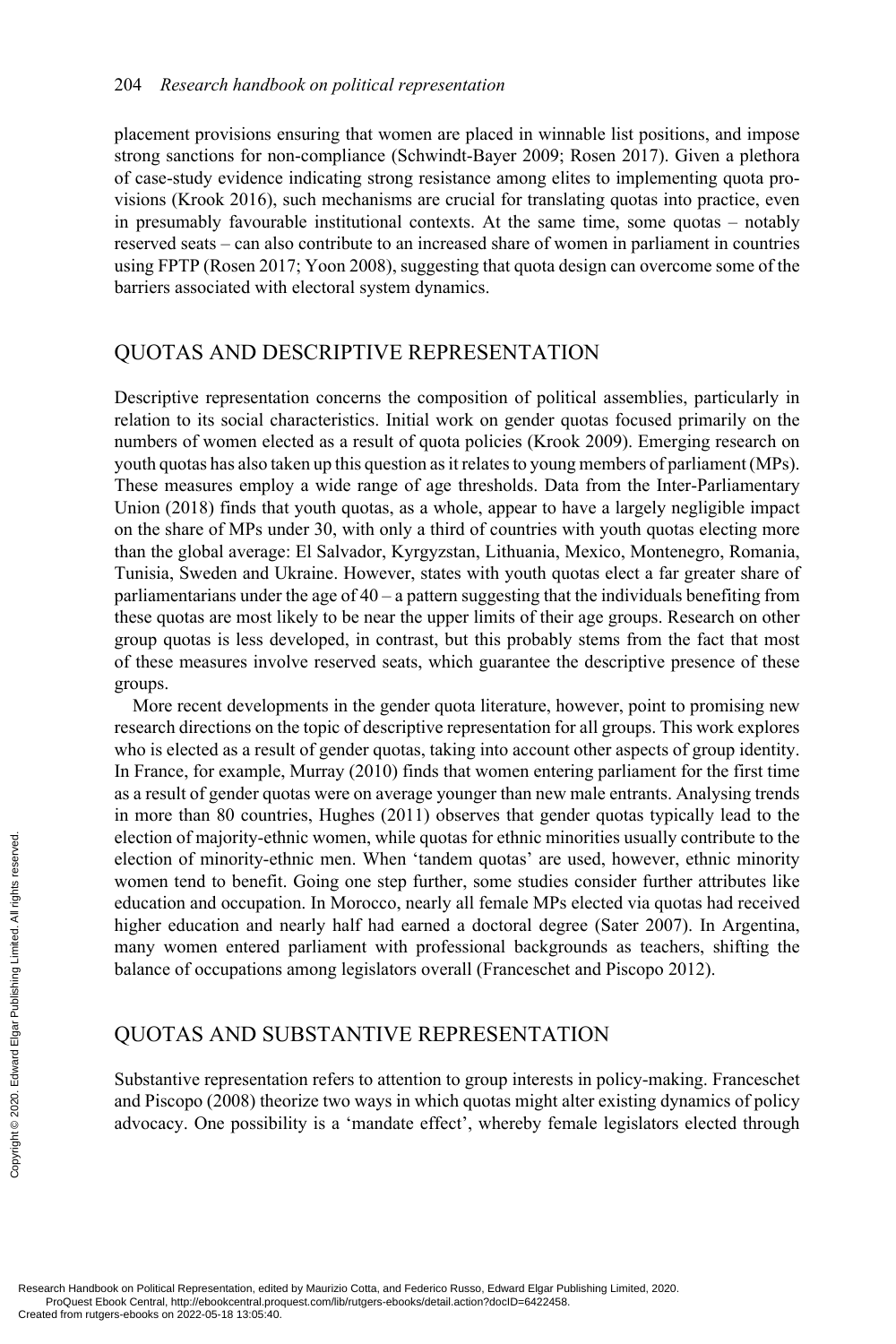quotas sense a special obligation to act on behalf of women. These perceived mandates emerge as a result of arguments made during quota campaigns that female representatives are needed in order to introduce new perspectives in policy-making, including passing laws beneficial to women as a group. The other possibility, however, is a 'label effect', whereby women promoted via quotas experience a feeling of stigma attached to the mode of selection, leading them to avoid pursuing women's issues in an effort to establish themselves as 'serious politicians'. These dynamics are rooted in negative stereotypes about 'quota women' – as less experienced, less capable, and blindly loyal to male party leaders – affecting how they are viewed by colleagues and the public at large. Franceschet and Piscopo (2008) propose that individual women may respond to these two effects in different ways, shaping prospects for substantive representation of women's policy concerns in the wake of quota adoption.

Research finds support for both effects. In Rwanda, a comparison of female parliamentarians in reserved and non-reserved seats finds that those elected through quotas were far more likely to report feeling obligated to act for women as a group (Schwartz 2004). Employing a different research design, Xydias (2008) observes that party quotas in Germany led female legislators to speak more frequently and extensively on women's issues in parliamentary debates, above and beyond effects attributable to gender differences alone. Evidence from Uganda tempers these conclusions, however, finding more differences in legislative behaviour – measured in terms of participation in parliamentary debates on women's issues – between male and female MPs than among quota and non-quota women (Clayton et al. 2017).

In terms of label effects, interviews in the United Kingdom reveal that – at least initially – women elected via quotas in the late 1990s felt a need to dissociate themselves from these measures and women's issues more broadly, leading to charges that they had 'failed women' (Childs 2004). Interviews conducted in later years with these same women, however, indicate a change in perceptions over the course of their parliamentary careers. Many women moved in the direction of mandate effects as they became more experienced and the perceived stigma attached to being a quota woman lessened over time (Childs and Krook 2012). At the same time, studies disaggregating the policy process provide a more nuanced picture of women's policy impact; in countries as diverse as Rwanda and Argentina, quotas are associated with a sharp rise in the introduction of women-friendly policy proposals, even if they have rarely altered policy outcomes (Devlin and Elgie 2008; Franceschet and Piscopo 2008).

# QUOTAS AND SYMBOLIC REPRESENTATION

Symbolic representation captures the cultural meanings and ramifications of the representative process. Existing work on gender quotas operationalizes symbolic representation in two ways: public attitudes towards women's political leadership and trends in women's political engagement. Research in the first vein explores whether quotas alter traditional gendered views of women as political actors. The most extensive evidence on this question comes from India, where the lottery system used to designate districts reserved for women creates a 'natural experiment', allowing scholars to isolate the effects of quotas versus other factors. Comparing districts where seats had never been reserved for women, those where seats had been reserved once, and those where seats had been reserved twice, Beaman et al. (2009) find that longer exposure to female leaders as a result of quotas can weaken gender stereotypes and eliminate negative bias in how the performance of female leaders is perceived among male constituents. Execute the content of the presentation of the presentation of the content of the content of the copyright of the copyright experiment, allowing the copyright experiment, allowing districts where eeas has once, and those w

Research Handbook on Political Representation, edited by Maurizio Cotta, and Federico Russo, Edward Elgar Publishing Limited, 2020. ProQuest Ebook Central, http://ebookcentral.proquest.com/lib/rutgers-ebooks/detail.action?docID=6422458.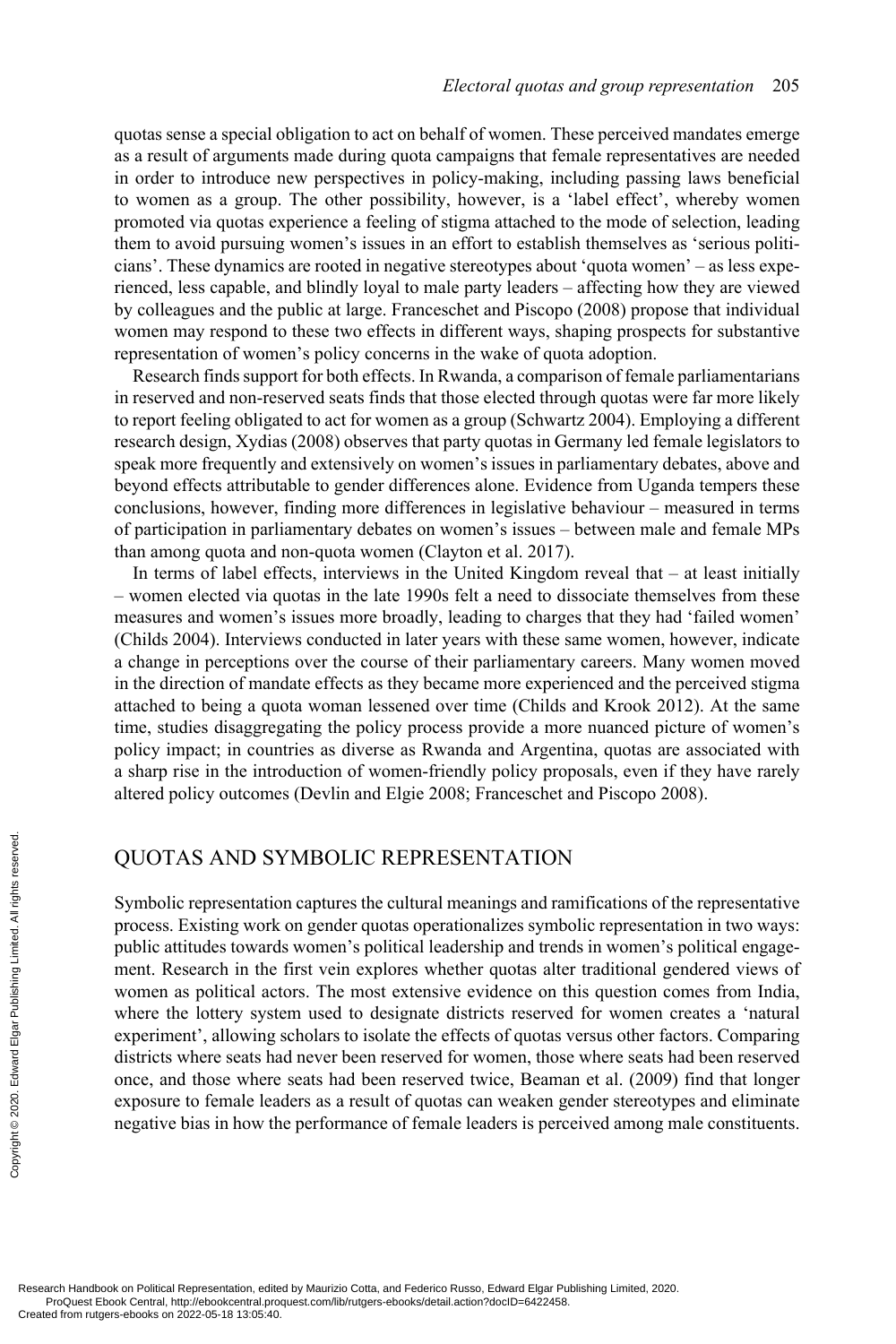However, work on other cases, such as Finland and Belgium, reveals that public acceptance of quotas can mask continued resistance, especially among male elites, regarding their legitimacy as a measure for overcoming gender inequality (Holli et al. 2006; Meier 2008). According to data from Latin America, citizen support for quotas – especially among men – is higher in countries with higher good governance indicators, signalling the importance of institutional performance in legitimizing quotas as a mechanism of representation (Barnes and Córdova 2016).

Studies on women's political engagement theorize that the election of more women via quotas may signal greater inclusiveness of the political system, inspiring ordinary women to get more politically involved. Although early work on Latin America found that quotas had little or no effect on women's political activities (Zetterberg 2009), more recent research suggests that the adoption of quotas has contributed to diminishing gender gaps in political participation across sub-Saharan Africa (Barnes and Burchard 2013). Further, evidence from India indicates that quota adoption encourages women to enter politics, acquire political skills, and develop sustained political ambitions. When districts reserved for women were subsequently de-reserved in the next elections, women were far more likely to run for office in these constituencies than in districts that had never been reserved for women – an effect driven largely by women's decisions to run for re-election, this time against men (Bhavnani 2009). Some research also observes effects on women's empowerment outside the political sphere. In Rwanda, the existence of quotas for women in parliament and local government has encouraged women more broadly to participate more actively in community life, work outside the home, speak in public meetings, and demand greater equality in their intimate relationships (Burnet 2011).

# NEW FRONTIERS IN QUOTA RESEARCH

Quotas are increasingly employed around the world as a measure to overcome inequalities in political representation. While the literature on gender quotas is extensive (and still growing), little work currently examines the effects of quotas for other groups in a systematic fashion (for an exception, see Crisp et al. 2018, on Maori seats in New Zealand). An emerging body of studies, however, has begun to explore questions of intersectionality in relation to quotas – asking, for example, how quotas for women and ethnic minorities affect the representation of ethnic minority women (Hughes 2011) and how those for women and youth shape the electoral prospects of young women (Belschner 2020). This work offers reasons for both optimism and pessimism with regard to the impact of quotas on wider patterns of inequality.

In cases where gender and youth quotas are introduced simultaneously, for example, progress for young women can be interpreted in two ways. On the one hand, the double counting of young women under both sets of quota requirements can serve to promote young female candidates, counteracting the double discrimination they face. On the other hand, such policies are susceptible to abuse by elites (mainly older men), who can thus limit the number of seats they might otherwise have to give up to newcomers. After the 2014 elections in Tunisia, for example, women under 45 occupied more than 80 per cent of the seats held by that age group. The share of older men stayed roughly the same while those of younger men and older women went down (Belschner 2020). In addition to mapping the representational effects of quotas for a variety of groups, therefore, future research should also attend to their intersectional impact – highlighting how quotas contribute (or not) to greater diversity in political representation overall. Prospects of young worked in the regard of positions with regard of young women of young women under candidates, counteraction are susceptible to abus they might otherwise Pexample, women under The share of older men went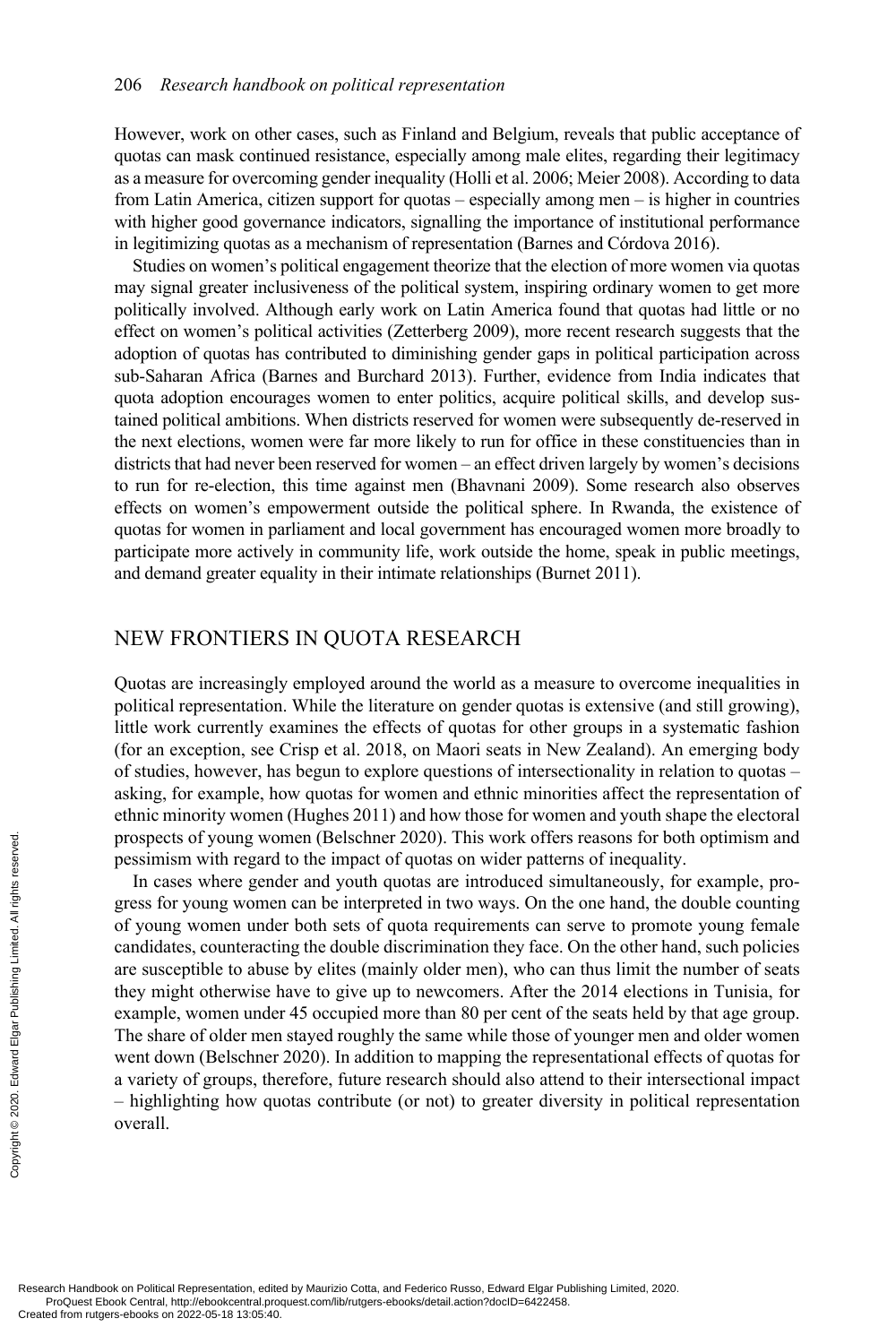## NOTES

- 1. For details on policies mentioned in this chapter (as well as information on quotas in place in other countries), see the Gender Quotas Database at https,//www.idea.int/data-tools/data/gender-quotas.
- 2. In Singapore, at least one minority ethnic candidate must be fielded in multi-member constituencies based on the party list plurality bloc vote system – an approach similar to a legislative quota (Tan 2014).
- 3. For more details, see https,//zeroproject.org/policy/uganda-2/.

# **REFERENCES**

- Barnes, T.D. and S.M. Burchard (2013), '"Engendering" Politics: The Impact of Descriptive Representation on Women's Political Engagement in Sub-Saharan Africa', *Comparative Political Studies*, **46** (7), 767–90.
- Barnes, T.D. and A. Córdova (2016), 'Making Space for Women: Explaining Citizen Support for Legislative Gender Quotas in Latin America', *Journal of Politics*, **78** (3), 670–86.
- Beaman, L., R. Chattopadhyay, E. Duflo, R. Pande and P. Topalova (2009), 'Powerful Women: Does Exposure Reduce Bias?', *Quarterly Journal of Economics*, **124** (4), 1497–540.
- Belschner, J. (2018), 'The Adoption of Youth Quotas after the Arab Uprisings', *Politics, Groups, and Identities*, DOI, 10.1080/21565503.2018.1528163.
- Belschner, J. (2020), 'Empowering Young Women? Gender and Youth Quotas in Tunisia', in Drude Dahlerup and Hanane Darhour (eds), *Double-Edged Politics on Women's Rights in the MENA Region*, New York, NY: Palgrave, pp. 257–78.
- Bhavnani, R.R. (2009), 'Do Electoral Quotas Work after they are Withdrawn? Evidence from a Natural Experiment in India', *American Political Science Review*, **103** (1), 23–35.
- Burnet, J.E. (2011), 'Women Have Found Respect, Gender Quotas, Symbolic Representation, and Female Empowerment in Rwanda', *Politics & Gender*, **7** (3), 303–34.
- Bush, S.S. (2011), 'International Politics and the Spread of Quotas for Women in Legislatures', *International Organization*, **65** (1), 103–37.
- Bush, S.S. and E. Gao (2017), 'Small Tribes, Big Gains: The Strategic Uses of Gender Quotas in the Middle East', *Comparative Politics*, **49** (2), 149–67.
- Bush, S.S. and A.A. Jamal (2015), 'Anti-Americanism, Authoritarian Politics, and Attitudes about Women's Representation: Evidence from a Survey Experiment in Jordan', *International Studies Quarterly*, **59** (1), 34–45.
- Caul, M. (1999), 'Women's Representation in Parliament: The Role of Political Parties', *Party Politics*, **5** (1), 79–98.
- Childs, S. (2004), *New Labour's Women MPs: Women Representing Women*, London: Routledge.
- Childs, Sarah and Mona Lena Krook (2012), 'Labels and Mandates in the United Kingdom', in Susan Franceschet, Mona Lena Krook and Jennifer M. Piscopo (eds), *The Impact of Gender Quotas*, New York, NY: Oxford University Press, pp. 89–102.
- Clayton, A., C. Josefsson and V. Wang (2017), 'Quotas and Women's Substantive Representation: Evidence from a Content Analysis of Ugandan Plenary Debates', *Politics & Gender*, **13** (2), 276–304.
- Crisp, B.F., B. Demirkaya, L.A. Schwindt-Bayer and C. Millian (2018), 'The Role of Rules in Representation, Group Membership and Electoral Incentives', *British Journal of Political Science*, **48** (1), 47–67. Franceschet, Monal Leaders-ebooks on Political Representation, edited from rutgers-ebooks on 2022-05-18 13:05:40.<br>
Created from rutgers-ebooks on 2022-05-18 13:05:40.<br>
Created from rutgers-ebooks on 2020-05-18 13:05:40.<br>
	- Dahlerup, D. (2007), 'Electoral Gender Quotas: Between Equality of Opportunity and Equality of Result', *Representation*, **43** (2), 73–92.
	- Devlin, C. and R. Elgie (2008), 'The Effect of Increased Women's Representation in Parliament: The Case of Rwanda', *Parliamentary Affairs*, **61** (2), 237–54.
	- Franceschet, S. and J.M. Piscopo (2008), 'Gender Quotas and Women's Substantive Representation: Lessons from Argentina', *Politics & Gender*, **4** (3), 393–425.

Research Handbook on Political Representation, edited by Maurizio Cotta, and Federico Russo, Edward Elgar Publishing Limited, 2020. ProQuest Ebook Central, http://ebookcentral.proquest.com/lib/rutgers-ebooks/detail.action?docID=6422458.<br>Created from rutgers-ebooks on 2022-05-18 13:05:40.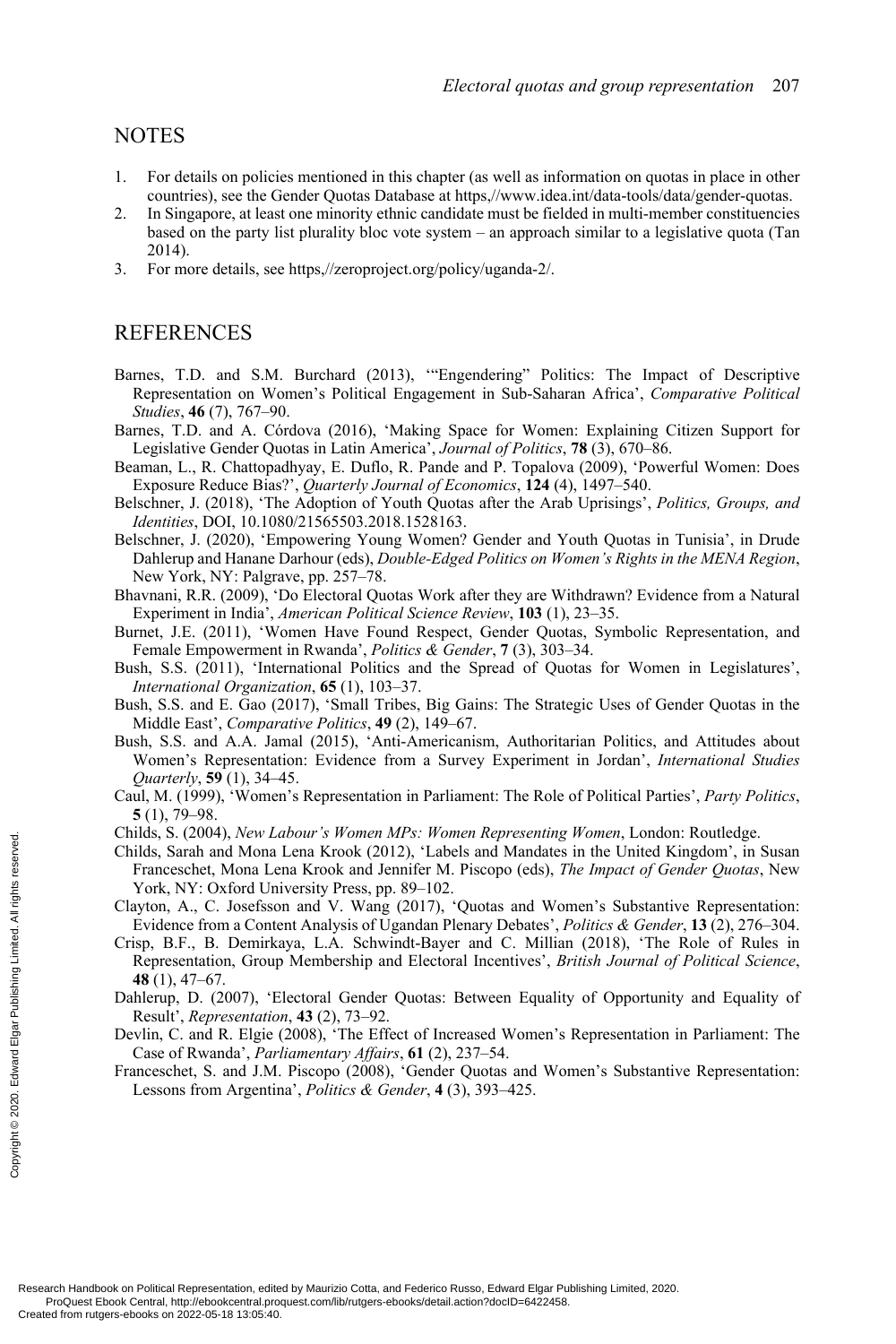Franceschet, Susan and Jennifer M. Piscopo (2012), 'Gender and Political Backgrounds in Argentina', in Susan Franceschet, Mona Lena Krook and Jennifer M. Piscopo (eds), *The Impact of Gender Quotas*, New York, NY: Oxford University Press, pp. 43–56.

Galanter, Marc (1984), *Competing Equalities*, Berkeley, CA: University of California Press.

- Geddis, A. (2006), 'A Dual Track Democracy? The Symbolic Role of the Maori Seats in New Zealand's Electoral System', *Election Law Journal*, **5** (4), 347–71.
- Holli, A.M., E. Luhtakallio and E. Raevaara (2006), 'Quota Trouble: Talking about Gender Quotas in Finnish Local Politics', *International Feminist Journal of Politics*, **8** (2), 169–93.
- Htun, M. (2004), 'Is Gender Like Ethnicity? The Political Representation of Identity Groups', *Perspectives on Politics*, **2** (3), 439–58.
- Hughes, M.M. (2011), 'Intersectionality, Quotas, and Minority Women's Political Representation Worldwide', *American Political Science Review*, **105** (3), 604–20.
- Hughes, M.M., M.L. Krook and P. Paxton (2015), 'Transnational Women's Activism and the Global Diffusion of Gender Quotas', *International Studies Quarterly*, **59** (2), 357–72.
- Inter-Parliamentary Union (2018), *Youth Participation in National Parliaments, 2018*, Geneva: IPU.
- Jones, M.P. (1998), 'Gender Quotas, Electoral Laws, and the Election of Women', *Comparative Political Studies*, **31** (1), 3–21.
- Jones, Mark P. (2009), 'Gender Quotas, Electoral Laws, and the Election of Women', *Comparative Political Studies*, **42** (1), 56–81.
- Krook, M.L. (2006), 'Reforming Representation: The Diffusion of Candidate Gender Quotas Worldwide', *Politics and Gender*, **2** (3), 303–27.
- Krook, Mona Lena (2009), *Quotas for Women in Politics*, New York, NY: Oxford University Press.
- Krook, M.L. (2016), 'Contesting Gender Quotas', *Politics, Groups, and Identities*, **4** (2), 268–83.
- Krook, M.L. and D.Z. O'Brien (2010), 'The Politics of Group Representation: Quotas for Women and Minorities Worldwide', *Comparative Politics*, **42** (3), 253–72.
- Krook, M.L., J. Lovenduski and J. Squires (2009), 'Gender Quotas and Models of Political Citizenship', *British Journal of Political Science*, **39** (4), 781–803.
- Mansbridge, J. (1999), 'Should Blacks Represent Blacks and Women Represent Women? A Contingent "Yes"', *Journal of Politics*, **61** (3), 628–57.
- Meier, P. (2008), 'A Gender Gap Not Closed by Quotas: The Renegotiation of the Public Sphere', *International Feminist Journal of Politics*, **10** (3), 329–47.
- Muriaas, R.L. and V. Wang (2012), 'Executive Dominance and the Politics of Quota Representation in Uganda', *Journal of Modern African Studies*, **50** (2), 309–38.
- Murray, R. (2010), 'Second Among Unequals? A Study of Whether France's "Quota Women" are up to the Job', *Politics & Gender*, **6** (1), 93–118.
- O'Neill, M. (1998), 'Re-imagining Belgium, New Federalism and the Political Management of Cultural Diversity', *Parliamentary Affairs*, **51** (2), 241–58.
- Paxton, P. (2000), 'Women's Suffrage in the Measurement of Democracy', *Studies in Comparative International Development*, **3** (3), 92–111.
- Phillips, Anne (1995), *The Politics of Presence*, New York, NY: Oxford University Press.
- Pitkin, Hanna Fenichel (1967), *The Concept of Representation*, Berkeley, CA: University of California **Press**
- Reyes, C.P. (2015), 'A Democratic Revolution for Youth: the "Youth Tithe" as a Doctrine', *Intergenerational Justice Review*, **1** (1), 63–4.
- Reynolds, A. (2005), 'Reserved Seats in National Legislatures', *Legislative Studies Quarterly*, **30** (2), 301–10.
- Rosen, J. (2017), 'Gender Quotas for Women in National Politics', *Social Science Research*, **66**, 82–101.
- Salloukh, B.F. (2006), 'The Limits of Electoral Engineering in Divided Societies: Elections in Postwar Lebanon', *Canadian Journal of Political Science*, **39** (3), 635–55. Examples and the proposed of Created from rutgers-ebooks on 2022-05-18 13:05:40. Created from rutgers-ebooks on 2022-05-18 13:05:40. Created from rutgers-ebooks on 2022-05-18 13:05:40. Created from rutgers-ebooks on 2022-
	- Sater, J.N. (2007), 'Changing Politics from Below? Women Parliamentarians in Morocco', *Democratization*, **14** (4), 723–42.
	- Schmidt, G.D. (2009), 'The Election of Women in List PR Systems: Testing the Conventional Wisdom', *Electoral Studies*, **28** (2), 190–203.
	- Schwartz, Helle (2004), *Women's Representation in the Rwandan Parliament*, M.A. thesis, University of Gothenburg, Sweden.

Research Handbook on Political Representation, edited by Maurizio Cotta, and Federico Russo, Edward Elgar Publishing Limited, 2020. ProQuest Ebook Central, http://ebookcentral.proquest.com/lib/rutgers-ebooks/detail.action?docID=6422458.<br>Created from rutgers-ebooks on 2022-05-18 13:05:40.